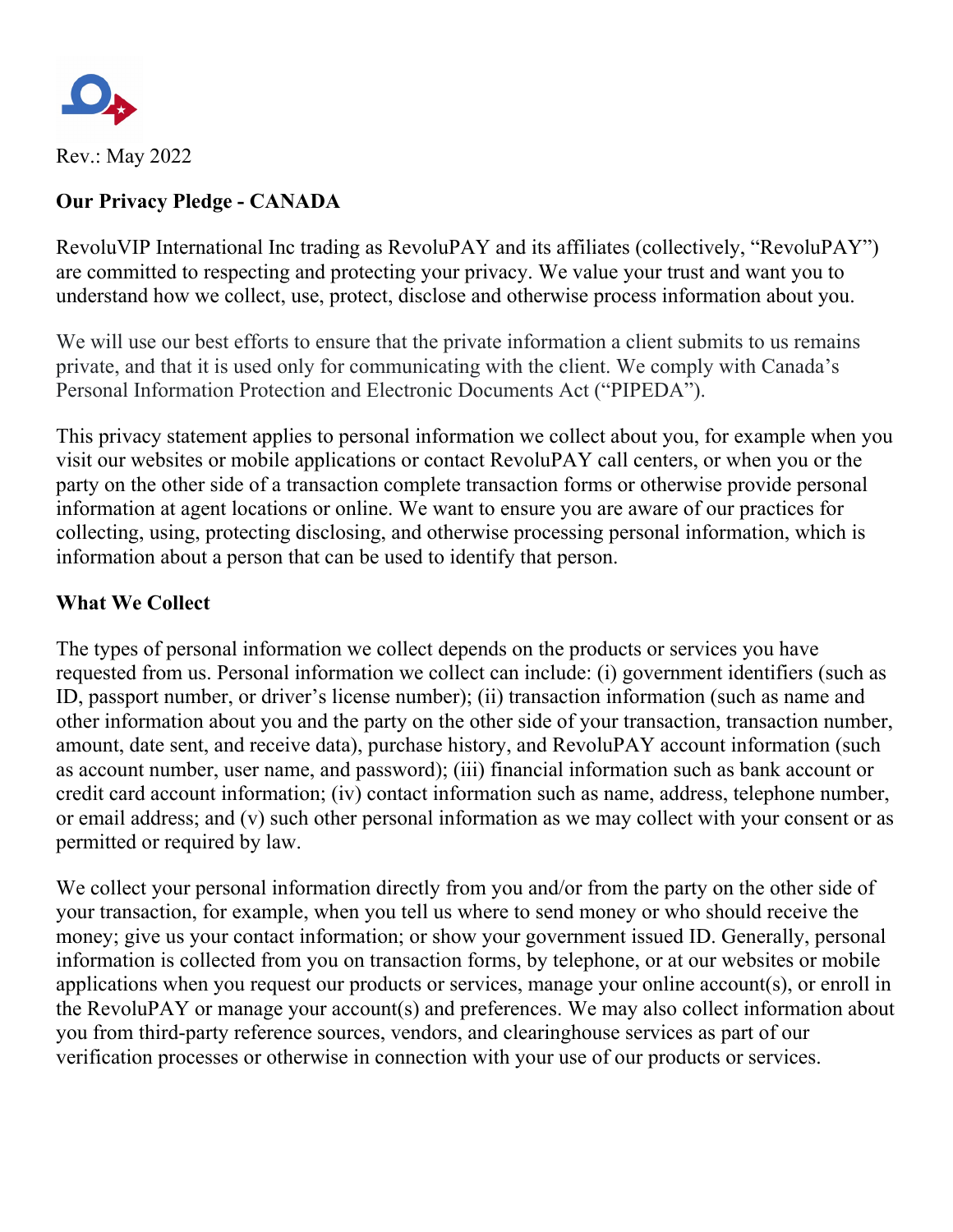

# **How We Use It**

We use personal information in a number of ways, including (i) for our everyday business purposes such as to process your transactions, maintain your account(s), and manage and administer our business and records, to undertake market research, to prevent fraud, abuse, and other actual and potential prohibited or illegal activities, to meet legal, regulatory, insurance, security and processing requirements, and to respond to court orders and legal investigations, or report to credit bureaus; (ii) for our marketing purposes such as to offer our or our agents' products and services to you, and to tailor offers, coupons, and incentives we believe may be of interest to you; (iii) for joint marketing with other financial companies; (iv) for our affiliates' everyday business purposes; (v) for our affiliates to market to you; (vi) for non-affiliates such as our agents to market to you; and (vii) otherwise with consent or as permitted or required by applicable law.

RevoluPAY may store personal information on databases in the United States, Canada or other countries for these purposes. As permitted by applicable law, we may merge personal information with public information or other information received from third-party sources to update contact information or to enhance demographic profiles. Personal information will be subject to the laws of the country in which it is located including lawful access requests by government authorities. The laws of these countries (which may include countries outside the European Economic Area) may not have similar data protection laws to the European Economic Area.

### **How We Disclose It**

We may disclose personal information, as described above, to our affiliates and/or our agents to assist us in our business activities for the uses described in "How We Use It", and for other purposes as permitted or required by applicable law and international conventions and treaties. Disclosures permitted or required by law and international conventions and treaties may include cooperation with criminal or government investigations, fraud prevention and detection, and responses to a court order or subpoena. RevoluPAY may be required to disclose your personal information to relevant national, state and local law enforcement authorities in the US and other countries, which law enforcement authorities may further disclose the information. If you are a receiver of a transaction, RevoluPAY may also disclose your personal information to the sender.

RevoluPAY may disclose some or all of the personal information to service providers for the purposes of processing requested transactions or to perform business support functions on our behalf, including marketing and similar services. Our agreements with these service providers, who may be located across the globe, contain confidentiality provisions and restrictions on using this information for any other purposes.

If RevoluPAY becomes involved in a proposed or actual merger, acquisition or any form of sale of some or all its assets, we may disclose personal information to third parties in connection with the evaluation of the transaction. The surviving company, or the acquiring company in the case of a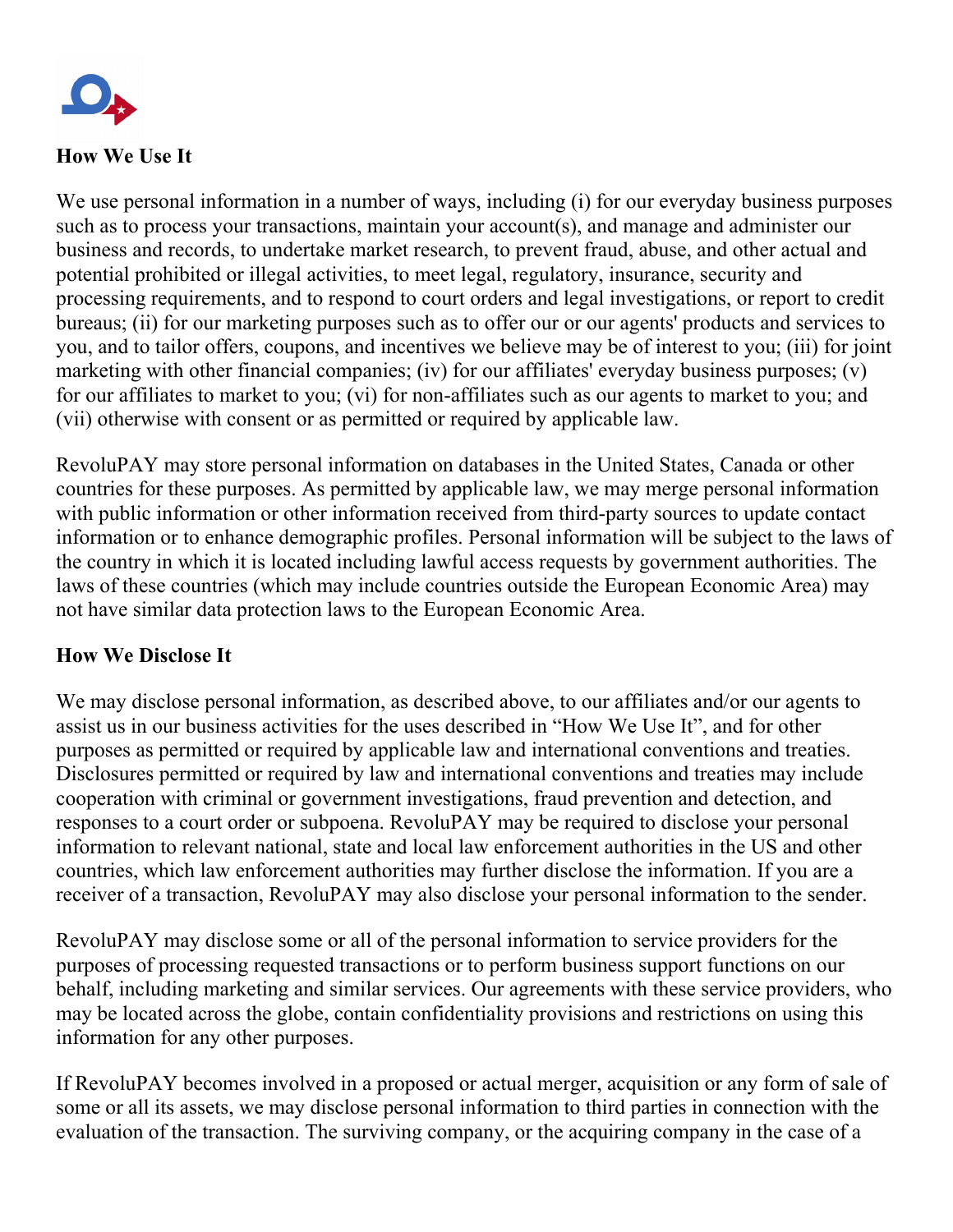

sale of assets, would have access to personal information which would continue to be subject to this privacy statement.

# **Choice and Consent**

RevoluPAY will not use, disclose or otherwise process personal information about you in ways incompatible with the ones described above without informing you and offering you a choice as provided for by applicable law. You may choose whether to receive direct marketing offers from RevoluPAY. To the extent that applicable law requires express consent or "opt-in" for the collection and use of certain types of personal information, RevoluPAY will maintain processes and procedures to ensure such information is collected with express consent. In any event, each promotional email message we send you will also contain instructions on how to unsubscribe.

When you provide us with personal information about a third party, you warrant that you have the consent of that individual to provide us that personal information.

You may withdraw your consent to our use and disclosure of personal information at any time, subject to contractual and legal restrictions. You may send an e-mail to [RevoluPAY Help Center,](https://revolupay.zendesk.com/hc/en-us) logon to our websites and update your account(s), or use one of the methods listed under "Contacting RevoluPAY". Note that if you withdraw your consent to certain uses of your personal information, we may no longer be able to provide certain of our products or services, including RevoluPAY membership and account usage. Note also that where we have provided or are providing services to you, your consent will be valid for so long as necessary to fulfill the purposes described in this privacy statement or otherwise at the time of collection, and you may not be permitted to withdraw consent to certain necessary uses and disclosures (for example, maintaining reasonable business and transaction records).

### **Correctness and Access**

RevoluPAY wants to ensure that the information we collect and use about you is exact for its intended purpose and therefore we have processes to help maintain the accuracy of the personal information we collect. You can request access to your personal information or help us maintain accurate records by informing us of changes or modifications to your personal information by using one of the methods listed under "Contacting RevoluPAY". In addition, RevoluPAY users with an online account may logon to our websites and/or Apple and Android apps to review and correct information about them.

We will take reasonable steps to verify your identity before granting you access or enabling you to make corrections. RevoluPAY will retain personal information only for the time period needed for business purposes or as required by law and will securely destroy such information thereafter.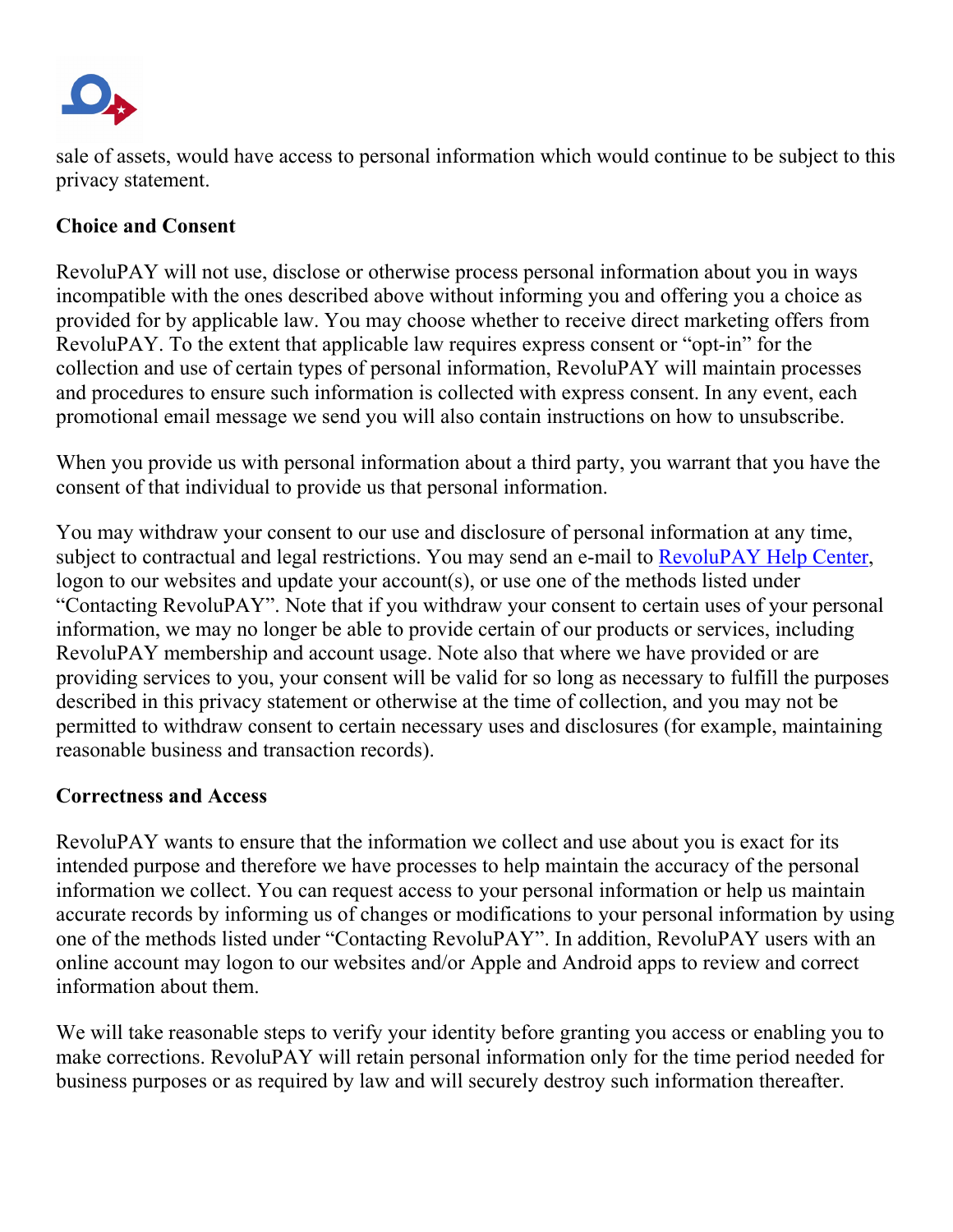

#### **Data Security**

RevoluPAY uses physical, technical, and administrative security measures to protect against loss, misuse, and alteration of personal information under our control. RevoluPAY uses industrystandard practices and security measures to safeguard such personal information we collect.

Access to personal information is restricted to employees and service providers who need to have access to that information as described in this privacy statement, in accordance with applicable laws. Our service providers are required to observe standards for the security, collection, use, and sharing of personal information, and to comply with applicable law.

## **Preventing Identity Theft**

Please do not send confidential personal information such as passport numbers, government identification numbers, or account numbers to RevoluPAY via an unsecured email message. You may send personal confidential information to RevoluPAY via posted mail, phone, or using the ["RevoluPAY Help Center"](https://revolupay.zendesk.com/hc/en-us) link available on our website. Do not be misled by emails that appear to be from us and ask for personal information. If you receive a suspicious email requesting your personal information, please forward the message immediately to [RevoluPAY Help Center.](https://revolupay.zendesk.com/hc/en-us) To learn more about preventing fraud, visit the [RevoluPAY Help Center.](https://revolupay.zendesk.com/hc/en-us)

### **Browsing**

When you use our websites, we automatically collect certain standard technical information. Examples of this standard type of information include the type of Internet browser you use, the files you requested, the domain name and country from which you request information. We use this type of technical information to improve our website, to make our website function correctly, and to better understand how visitors use our website. As part of our efforts to protect consumers from fraud, this information is also used to authenticate users to the website, if necessary.

### **Cookies**

Please see [Cookie Policy](https://www.revolupay.es/privacy)

### **External Websites**

Our websites may be linked to or from third-party websites. RevoluPAY is not responsible for the content or privacy practices of websites that are linked to or from our websites.

### **Use by Children**

RevoluPAY websites are not intended for use by minors. RevoluPAY will not knowingly collect personal information from or market to children without the consent of a parent or legal guardian.